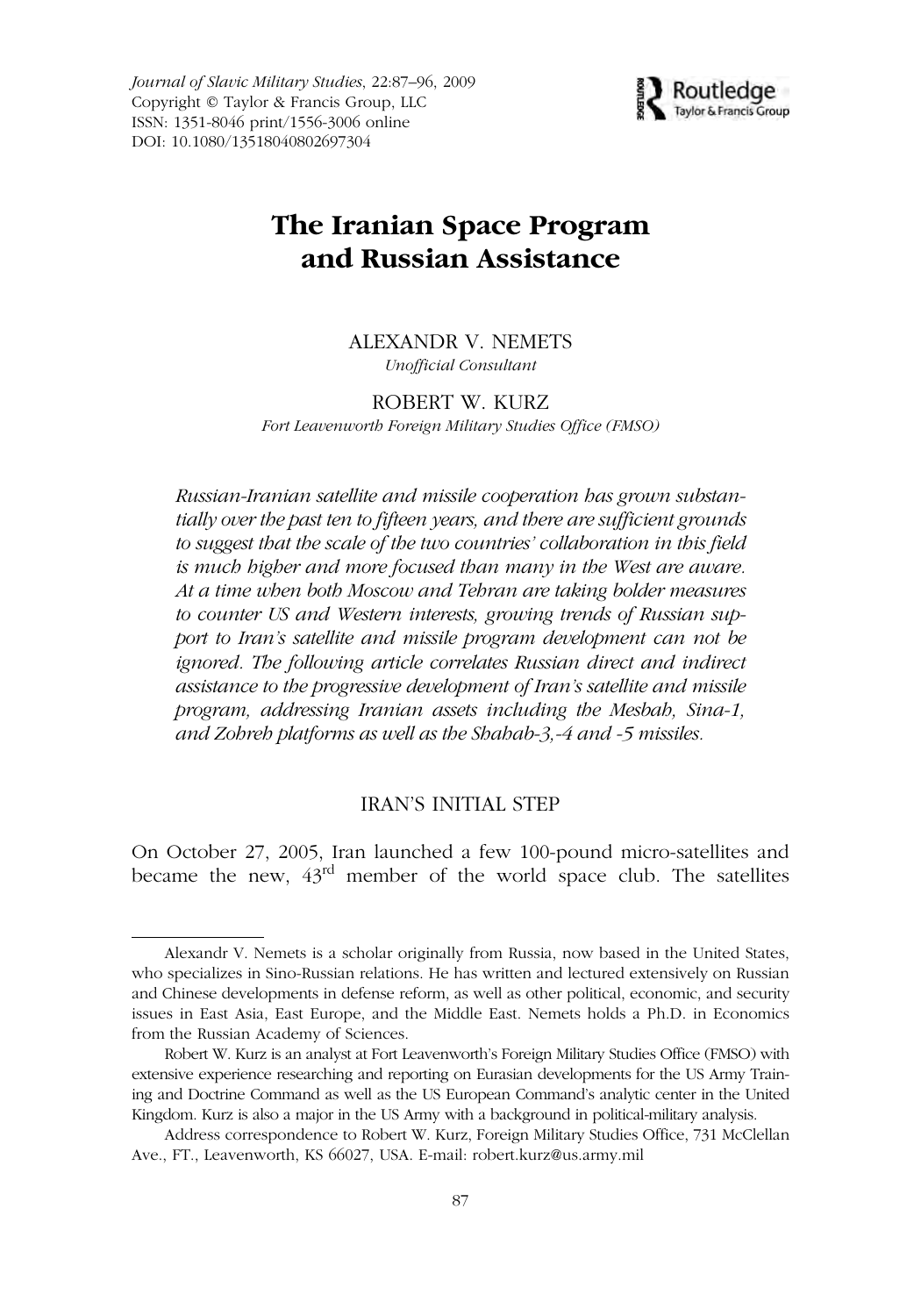| <b>Report Documentation Page</b>                                                                                                                                                                                                                                                                                                                                                                                                                                                                                                                                                                                                                                                                                                                                                                                                                                   |                                    |                              |                                                   | Form Approved<br>OMB No. 0704-0188                  |                           |
|--------------------------------------------------------------------------------------------------------------------------------------------------------------------------------------------------------------------------------------------------------------------------------------------------------------------------------------------------------------------------------------------------------------------------------------------------------------------------------------------------------------------------------------------------------------------------------------------------------------------------------------------------------------------------------------------------------------------------------------------------------------------------------------------------------------------------------------------------------------------|------------------------------------|------------------------------|---------------------------------------------------|-----------------------------------------------------|---------------------------|
| Public reporting burden for the collection of information is estimated to average 1 hour per response, including the time for reviewing instructions, searching existing data sources, gathering and<br>maintaining the data needed, and completing and reviewing the collection of information. Send comments regarding this burden estimate or any other aspect of this collection of information,<br>including suggestions for reducing this burden, to Washington Headquarters Services, Directorate for Information Operations and Reports, 1215 Jefferson Davis Highway, Suite 1204, Arlington<br>VA 22202-4302. Respondents should be aware that notwithstanding any other provision of law, no person shall be subject to a penalty for failing to comply with a collection of information if it<br>does not display a currently valid OMB control number. |                                    |                              |                                                   |                                                     |                           |
| <b>1. REPORT DATE</b><br>2009                                                                                                                                                                                                                                                                                                                                                                                                                                                                                                                                                                                                                                                                                                                                                                                                                                      |                                    | 2. REPORT TYPE               |                                                   | <b>3. DATES COVERED</b><br>00-00-2009 to 00-00-2009 |                           |
| <b>4. TITLE AND SUBTITLE</b>                                                                                                                                                                                                                                                                                                                                                                                                                                                                                                                                                                                                                                                                                                                                                                                                                                       |                                    |                              |                                                   | 5a. CONTRACT NUMBER                                 |                           |
| The Iranian Space Program and Russian Assistance                                                                                                                                                                                                                                                                                                                                                                                                                                                                                                                                                                                                                                                                                                                                                                                                                   |                                    |                              |                                                   | <b>5b. GRANT NUMBER</b>                             |                           |
|                                                                                                                                                                                                                                                                                                                                                                                                                                                                                                                                                                                                                                                                                                                                                                                                                                                                    |                                    |                              |                                                   | 5c. PROGRAM ELEMENT NUMBER                          |                           |
| 6. AUTHOR(S)                                                                                                                                                                                                                                                                                                                                                                                                                                                                                                                                                                                                                                                                                                                                                                                                                                                       |                                    |                              |                                                   | <b>5d. PROJECT NUMBER</b>                           |                           |
|                                                                                                                                                                                                                                                                                                                                                                                                                                                                                                                                                                                                                                                                                                                                                                                                                                                                    |                                    |                              |                                                   | 5e. TASK NUMBER                                     |                           |
|                                                                                                                                                                                                                                                                                                                                                                                                                                                                                                                                                                                                                                                                                                                                                                                                                                                                    |                                    |                              |                                                   | 5f. WORK UNIT NUMBER                                |                           |
| 7. PERFORMING ORGANIZATION NAME(S) AND ADDRESS(ES)<br>Foreign Military Studies Office, 731 McClellan Avenue, Fort<br>Leavenworth, KS, 66027                                                                                                                                                                                                                                                                                                                                                                                                                                                                                                                                                                                                                                                                                                                        |                                    |                              |                                                   | 8. PERFORMING ORGANIZATION<br><b>REPORT NUMBER</b>  |                           |
| 9. SPONSORING/MONITORING AGENCY NAME(S) AND ADDRESS(ES)                                                                                                                                                                                                                                                                                                                                                                                                                                                                                                                                                                                                                                                                                                                                                                                                            |                                    |                              |                                                   | 10. SPONSOR/MONITOR'S ACRONYM(S)                    |                           |
|                                                                                                                                                                                                                                                                                                                                                                                                                                                                                                                                                                                                                                                                                                                                                                                                                                                                    |                                    |                              |                                                   | 11. SPONSOR/MONITOR'S REPORT<br>NUMBER(S)           |                           |
| 12. DISTRIBUTION/AVAILABILITY STATEMENT<br>Approved for public release; distribution unlimited                                                                                                                                                                                                                                                                                                                                                                                                                                                                                                                                                                                                                                                                                                                                                                     |                                    |                              |                                                   |                                                     |                           |
| <b>13. SUPPLEMENTARY NOTES</b>                                                                                                                                                                                                                                                                                                                                                                                                                                                                                                                                                                                                                                                                                                                                                                                                                                     |                                    |                              |                                                   |                                                     |                           |
| 14. ABSTRACT                                                                                                                                                                                                                                                                                                                                                                                                                                                                                                                                                                                                                                                                                                                                                                                                                                                       |                                    |                              |                                                   |                                                     |                           |
| <b>15. SUBJECT TERMS</b>                                                                                                                                                                                                                                                                                                                                                                                                                                                                                                                                                                                                                                                                                                                                                                                                                                           |                                    |                              |                                                   |                                                     |                           |
| 16. SECURITY CLASSIFICATION OF:                                                                                                                                                                                                                                                                                                                                                                                                                                                                                                                                                                                                                                                                                                                                                                                                                                    | 17. LIMITATION OF                  | 18. NUMBER                   | 19a. NAME OF                                      |                                                     |                           |
| a. REPORT<br>unclassified                                                                                                                                                                                                                                                                                                                                                                                                                                                                                                                                                                                                                                                                                                                                                                                                                                          | <b>b. ABSTRACT</b><br>unclassified | c. THIS PAGE<br>unclassified | <b>ABSTRACT</b><br>Same as<br><b>Report (SAR)</b> | OF PAGES<br>10                                      | <b>RESPONSIBLE PERSON</b> |

**Standard Form 298 (Rev. 8-98)**<br>Prescribed by ANSI Std Z39-18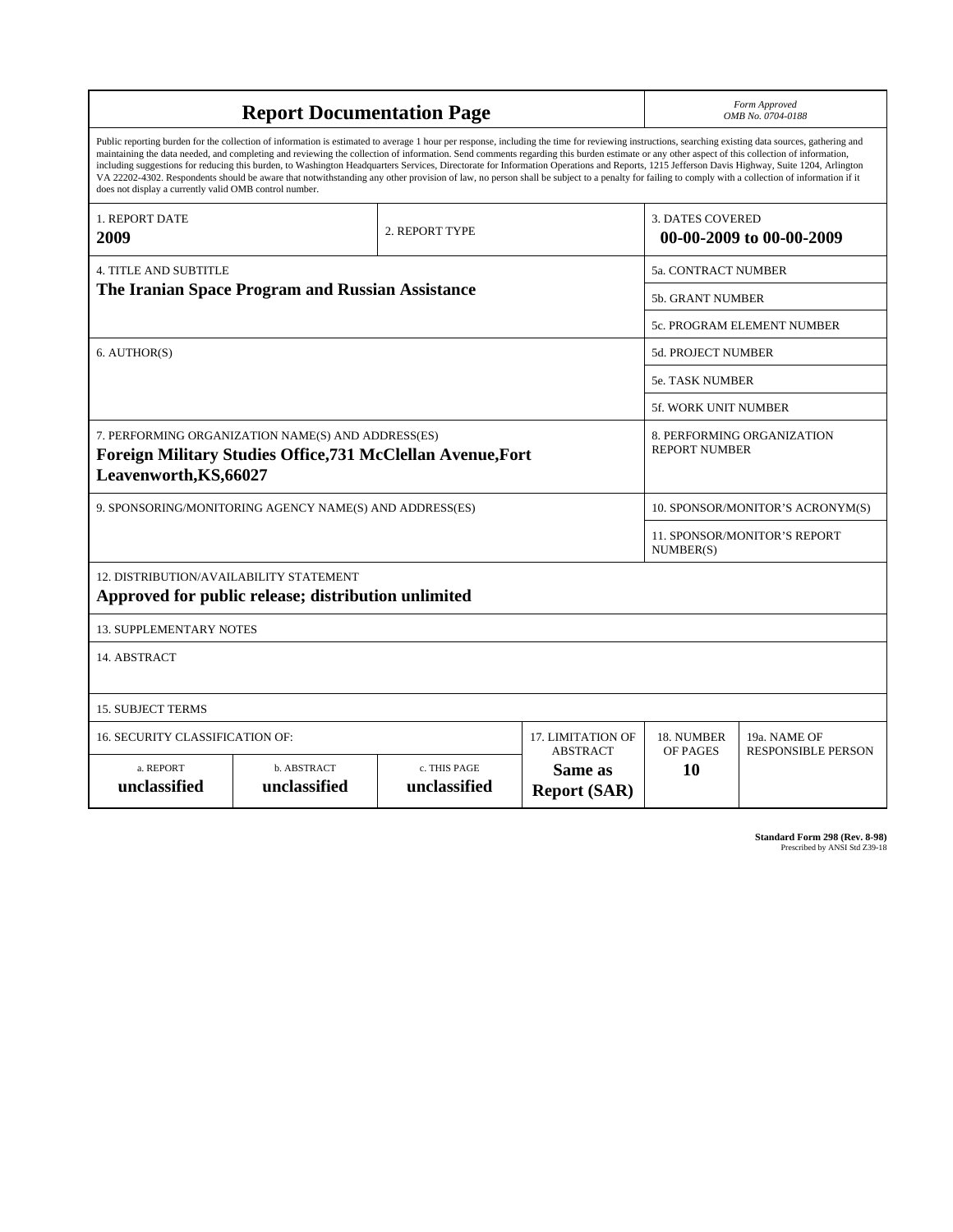weren't particularly sophisticated, but Western military experts reacted somewhat nervously: "Is this an attempt to add another building block to Iran's nuclear program? Such technologies are able to launch a nuclear missile accurately and guide a warhead to its target. $1$ 

The micro-satellite launch drew significant attention from Western analysts who were concerned that Tehran was working diligently to build missiles powerful enough to launch satellites into space or, better yet, warheads between continents. Particularly, they claimed Iran was planning to use space technologies as a means by which the capabilities of the Shahab-3 ballistic missile system could be enhanced and upgraded to the new Shahab-4 ballistic missile. The Shahab-3 has a range of nearly 1,000 miles and was already on combat duty; the Shahab-4 is believed to have a range of approximately 1,250 miles.

It is noteworthy that the same type of micro-satellite had previously been launched by a Russian missile carrier from one of Moscow's military space bases. And it became known soon after this launch that the U.S. administration was going to "press Moscow to end the space assistance" to Iran. Specifically, the West already knew that Russia's well-known satellite producer, the Polyot (Flight) Company in the Siberian city of Omsk, had produced these satellites—called Sina-1 or Pars—that became Iran's first-ever platform launched into orbit. Russia received \$15 million for the project. The satellite was initially test-launched by the Russian missile carrier "Kosmos-3" from the Plesetsk military space base in northern Russia's Arkhangelsk region.

In November 2005, Ahmad Talebzadeh, director of the Iranian Space Agency, claimed that Sina-1 was capable of collecting and relaying data from the earth's surface to spy on Israel. Other sources indicated that Sina-1 was equipped with an earth surveillance system with a resolution precision of 45 meters. Iranian officials also claimed that by 2010 Iran may have roughly a half-dozen satellites in orbit, including a large \$132 million platform known as Zohreh, or Venus, and that these satellites could be made and launched by Russia. Another Iranian official said that "Sina-1 would help Iranian scientists better understand natural disasters such as floods and earthquakes and to observe agricultural trends". However, almost nobody in the West took this statement seriously. $^{2}$ 

This article reviews key developments in Russian-Iranian satellite and missile cooperation over the past ten to fifteen years, and provides sufficient reason to suggest that the scale of the two countries' collaboration in this

<sup>1</sup> William J. Broad and David E. Sanger, 'Iran Joins the Space Club, but Why,' *New York Times*, 4 April 2006, <http://www.nytimes.com/2006>.

<sup>2</sup> Ibid. See also: Space Security Index, *Misslethreat.com*, 5 April 2006, <www.missilethreat.com/>. See also: 'Russia's NPO PM to Manufacture Iranian Zohreh Communications Satellite,' *Novosti Kosmonavtiki* (Moscow), 1 March 2005, republished in *Open Source Center*, <https://www.opensource.gov/>. See also: Ali Akbar Dareni, 'Iran Trying to Bolster Its Space Program,' *The Associated Press*, 29 November 2005.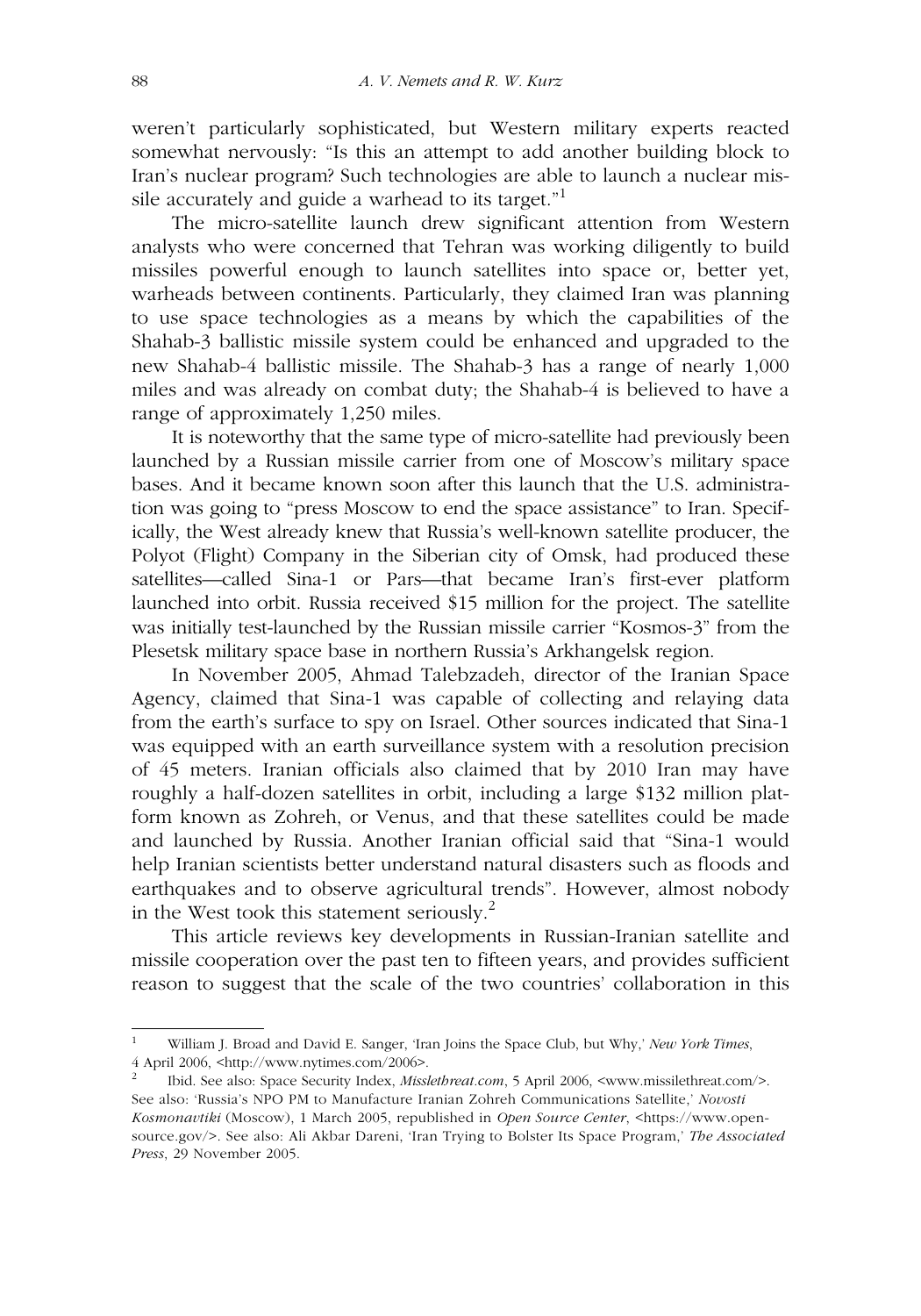field is much higher and more focused than many in the West are aware. At a time when both Moscow and Tehran are taking bolder measures counter to US and Western interests, ongoing trends of Russian support to Iran's satellite and missile program development can not be ignored.

#### BACKGROUND

Tehran initially planned to build its own satellite. Iran's Telecom Research Center (ITRC or Sa Iran, a company affiliated with Iran's Defense Ministry) and the Iranian Organization of Science and Technology (IROST) began developing the 130-pound Mesbah micro-satellite in 1997 with the help of an Italian company, Carlo Gavazzi Space. The Iranian Institute of Applied Research was the primary constructor of Mesbah. On August 4, 2005, the day after Iran's radical President Mahmoud Ahmadinejad began his term, Tehran showcased the Mesbah satellite in an official ceremony.

Mesbah was scheduled to enter orbit in early 2006 onboard a Russian rocket. Once the Mesbah satellite was fully operational, personnel from ITRC/IROST planned to control it from a ground station in Tehran throughout its three-year lifespan. Mesbah would greatly expand Iran's understanding of space technology and create a solid base for further achievements in this area. However, it appeared—probably as soon as 2004—that the Mesbah project was troubled with multiple technical difficulties. As a result, the Iranian Institute of Applied Research requested Russian assistance, i.e., it ordered the micro-satellite Sina-1 with all of Iran's desired characteristics and functions. Moscow eagerly fulfilled the Iranian order and planned to launch the satellite in September 2005. However, according to Russian Space Troops chief spokesman Colonel Aleksei Kuznetsov, manufacturing delays in Sina-1 postponed the launch until October 2005.<sup>3</sup>

Following Iran's November 2005 satellite launch, Iranian and Russian officials gave several public statements that suggest further cooperation in the space arena and reveal possible Iranian objectives in this field. Ebrahim Mahmoudzadeh, Director of ITRC and Director General of Iran Electronic Industries, stated in April 2006 that plans were set to launch a second Iranian satellite in 2008. Specifically, Mahmoudzadeh claimed ITRC had reached agreement with the Iranian Space Agency to produce a satellite called Pars (Sina-2). Subsequently, Rajab Safarov, director of the Russian Center for Modern Iranian Studies, claimed that Iran intends to send a man

<sup>3</sup> Lee Kass, 'Iran's Space Program: The Next Genie in a Bottle?' *The Middle East Review of International Affairs*, 10 (6 September 2006) <http://meria.idc.ac.il/>.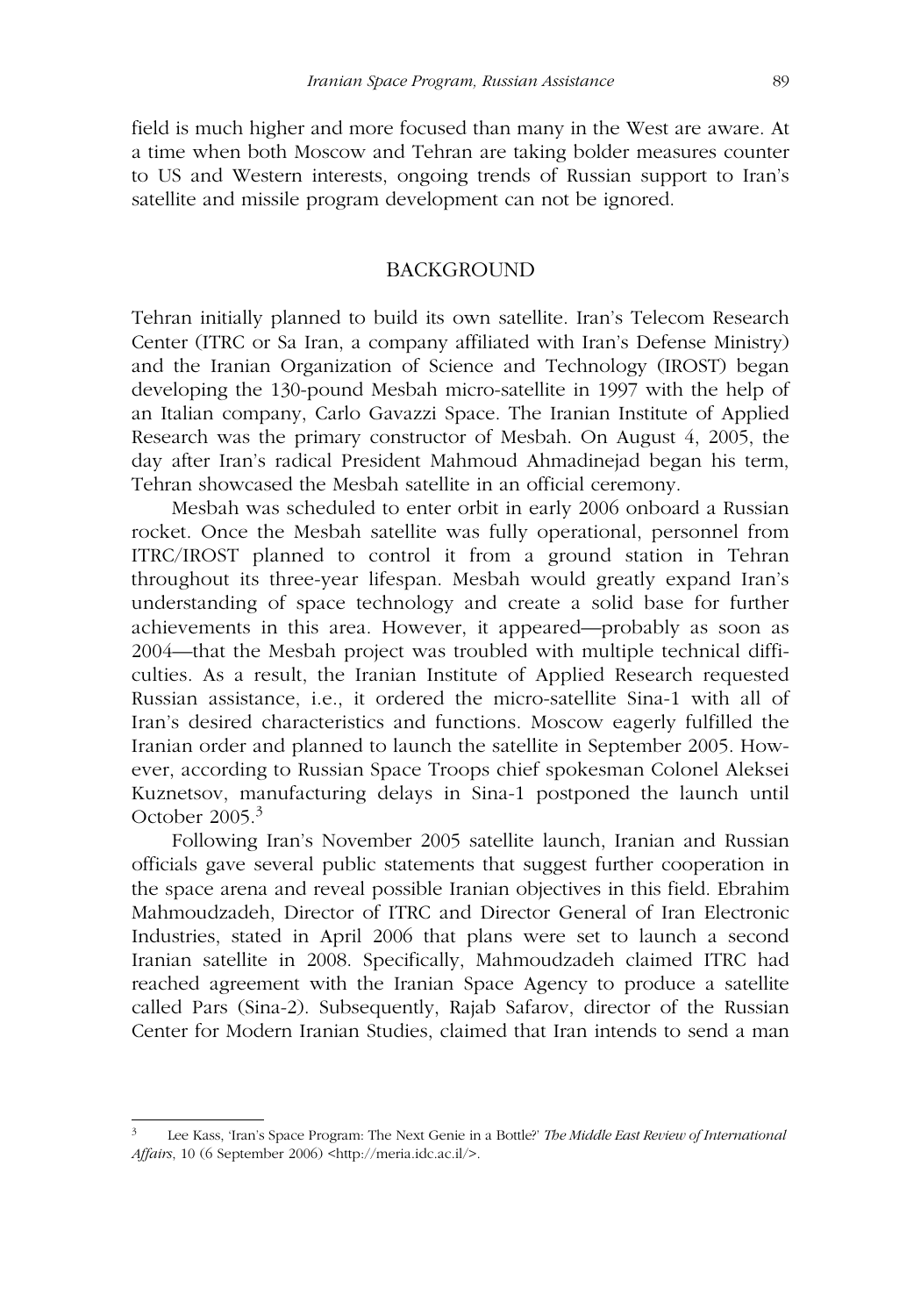into space and "will ask Russia for assistance in the very near future; and Russia is not opposed to the idea."<sup>4</sup>

At the end of June 2006, then-Russian Defense Minister Sergei Ivanov denied U.S. media reports that Iranian missile specialists were trained at Russia's Samara State Aerospace University on the Volga River. The reports had suggested that Iran's Revolutionary Guards Air Force officers had been sent to Samara State Aerospace University under the cover of a cultural delegation, but Ivanov—who was also a deputy prime minister—stated, "We checked this and confirmed this was a hoax. Peaceful cooperation with Iran in space research should not be politicized." Samara City is a major center for military and civilian space industry research, development, and manufacturing of satellite launch vehicles (SLV), satellites, manned spacecrafts, and their components.<sup>5</sup>

While the final conclusions of all these developments are yet to be determined, Sergei Ivanov's statements on this matter could be considered—mildly speaking—as a primitive disguise only.

#### NEW DEVELOPMENTS (FROM MID-2006)

By mid-2006, Iranian space tech specialists accumulated significant knowledge and experience from the above-mentioned Mesbah and Sina-1 projects. They were planning primarily to construct—undoubtedly with significant Russian assistance—an upgraded, more powerful variation of the Mesbah satellite. Iran wanted this upgraded spacecraft system to obtain pictures for a variety of civilian purposes, including data collection and distribution that would assist its efforts to find natural resources and accurately predict weather. In parallel, Iran intended for the new satellite to obtain remote sensing functions for military purposes. Moreover, Iran considered building an "indigenously developed" SLV for the Mesbah or other spacecraft, albeit with substantial contributions of Russian technology.

Iranian specialists considered Mesbah as a springboard to manufacture more sophisticated reconnaissance satellites. In particular, Tehran was extremely interested in obtaining a reliable early warning system against a potential Israeli attack on Iranian nuclear and other essential military targets. In Iran's view, two or three modern early-warning satellites could undermine Israel's efforts to achieve total surprise, as Iran would have more time to prepare its defenses and to transfer personnel and nuclear material to more secure locations.

<sup>4</sup> 'Iran Plans Second Satellite,' *Iranian Official Information Agency*-*IRNA*, 10 April 2006, <http:// regimechangeiniran.com/>. See also: 'Iran Asks Russia to Help Send *. . .,' Russian Information Agency-RIA Novosti* and *Iranian Official Information Agency-IRNA*, 11 April 2006, <regimechangeiniran.com/>.

<sup>&#</sup>x27;Ivanov Denies Reports on Iran,' *RIA Novosti*, 30 June 2006, <regimechangeiniran.com/>.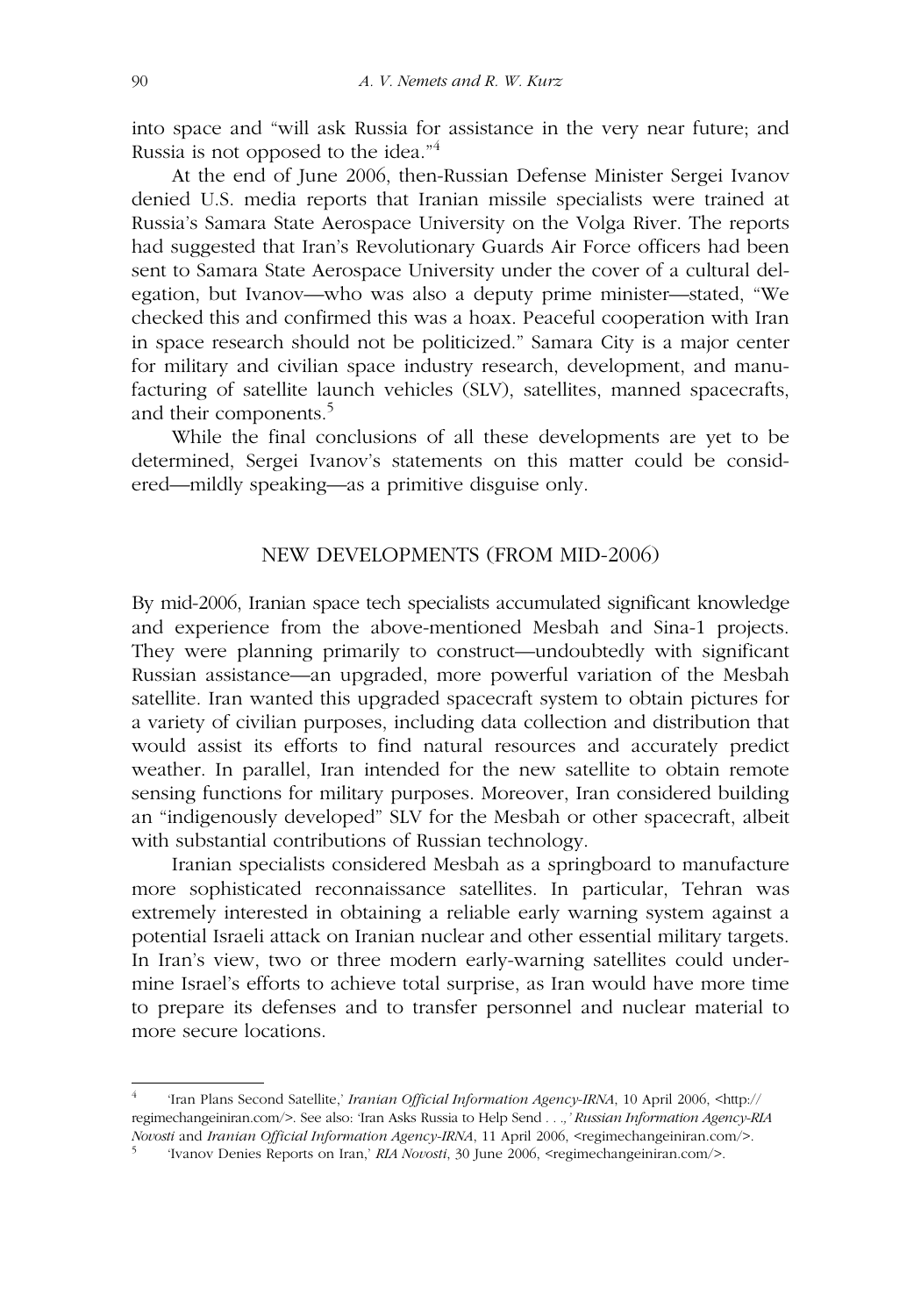To meet this objective, Iranian technicians were developing, by mid-2006, two similar reconnaissance systems purely for military purposes. First, the Iranian Defense Ministry initiated a project aimed at manufacturing the Sepehr satellite. Second, Iran contracted with a Russian company, M.F. Reshetnev Scientific-Production Association of Applied Mechanics (NPO PM, in the Eastern Siberia town of Zheleznogorsk), to build the above-mentioned \$132 million Zohreh (Venus) satellite. Zohreh was designed to provide Iranians with numerous services including television and radio broadcasts, internet, and e-mail access. NPO PM technicians planned to assist their Iranian counterparts in controlling the system during its utilization, thus increasing its functionality.

Once fully operational, the Sepehr and Zohreh spacecrafts would give the Iranian military the capability to rapidly distribute orders, tremendously upgrading its command and control of Iranian troops. Additionally, Sepehr and Zohreh would allow Tehran to closely monitor developments in Israel and neighboring Iraq, enhancing the country's ability to respond to perceived threats more efficiently.

It is possible to conclude that by mid-2006 the Iranian space sector was engaged in development of lightweight and inexpensive micro-satellites with comparatively highly technical capabilities. Some experts go as far as claiming that Tehran was even considering the development of an antisatellite weapon within its micro-satellites program.<sup>6</sup>

By the end of 2006, Iran converted one of its most powerful ballistic missiles into a satellite launch vehicle (SLV). This 30-ton rocket could also be a wolf in sheep's skin for testing longer-range missile strike technologies. At the beginning of January 2007, Alaoddin Boroujerdi, the chairman of the Iranian parliament's National Security and Foreign Policy Commission, claimed that the new Iranian SLV "has recently been assembled and will lift off soon with an Iranian satellite."<sup>7</sup>

Tehran's next major development in the space technology industry came roughly one year later. On February 4, 2008, Tehran officially opened its first space research center. This center was inaugurated in the presence of President Ahmadinejad at the headquarters of Iran's Space Agency in Tehran, though the center itself is physically located in the northern Semnan province. This research center will be used to launch Iran's first home-produced satellite "Omid" (Hope), possibly as early as March 2009.

Coinciding with the opening of its space research center—literally the same day—Iran fired an SLV, Explorer-1 (Kavoshgar-1), designed to send the Omid satellite into orbit. Iran's state TV channel claimed, "Iran has joined the world's top 11 countries that possess space technology to build

<sup>&</sup>lt;sup>6</sup> Kass, op. cit.

<sup>7</sup> Craig Covault, 'Iran Set to Try Space Launch,' *Aviation Week & Space Technology*, 29 January 2007.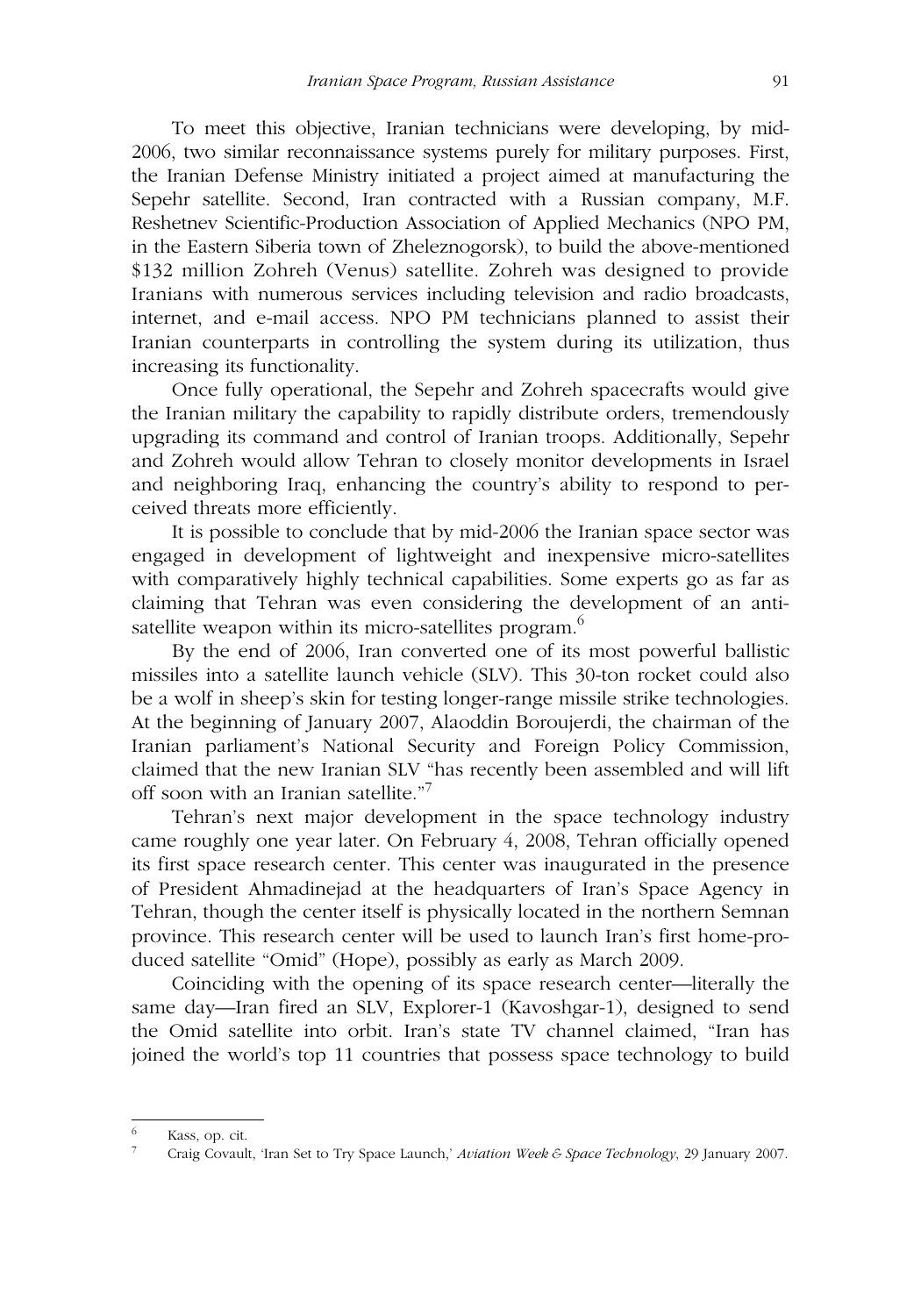satellites and launch rockets into space." The rocket blasted off from a launch pad in the Semnan province's desert terrain.<sup>8</sup>

## MOSCOW ASSISTS TEHRAN IN DEVELOPMENT OF IRBMS AND SLVS

While there are no doubts that Iran assembled the 30-ton Explorer-1 SLV at the end of 2006, the more significant question is whether Moscow had—or has—any involvement in it. More specifically, does Moscow help Tehran in the development of both SLVs as well as long-range Shahab series ballistic missiles? Insightful international observers are saying "yes."

As early as October 2000, John Lauder, Director of the DCI Non-Proliferation Center, shared the following [summarized and paraphrased] facts with the U.S. Senate Committee on Foreign Relations (*bold words emphasize future aerospace developments*):

Iran, in 1998, three times tested the Shahab-3 ballistic missile with a 1,300 km range and may soon deploy it. Recently, Iran's Defense Minister announced the development of **Shahab-4, originally calling it a more capable ballistic missile, but later categorizing it as a space launch vehicle with no military applications**. . . . Tehran has also mentioned plans for Shahab-5, strongly suggesting that it intends to develop even a longer range ballistic missile in the near future . . . **Iran has displayed a mock-up satellite and space launch vehicle, suggesting it plans to develop an SLV to deliver Iranian satellites to orbit. However, Iran could convert an SLV into a ballistic missile by developing a re-entry vehicle**.

Tehran and Moscow aerospace entities have been cooperating since the mid-1980s. Iran is acquiring Russian technology which could significantly accelerate the pace of its ballistic missile development program. Assistance from Russia already helped Iran save years in Shahab-3 developments, and is also playing a crucial role in Iran's ability to develop more sophisticated and longer-range missiles (*i.e.; Shahab-4 and Shahab-5*) . . . Russian entities have helped the Iranian missile effort in areas such as training, testing and component development. These entities include Russia's **state-owned space-technology marketing agency Glavkosmos, the aerospace materials research institute NIIGrafit, guidance technology developer Polyus**, Moscow's Aviation Institute, and Baltic State Technical University.<sup>9</sup>

<sup>8</sup> 'Iran Shows Off Space Drive, Irks US,' *Xinhua News Agency* via *IRNA*, 5 February 2008, <http:// www.china.org.cn/>.

<sup>&#</sup>x27;Lauder Statement to Senate Committee on Foreign Relations,' *Central Intelligence Agency*, 5 October 2000, <http://www.cia.gov/>.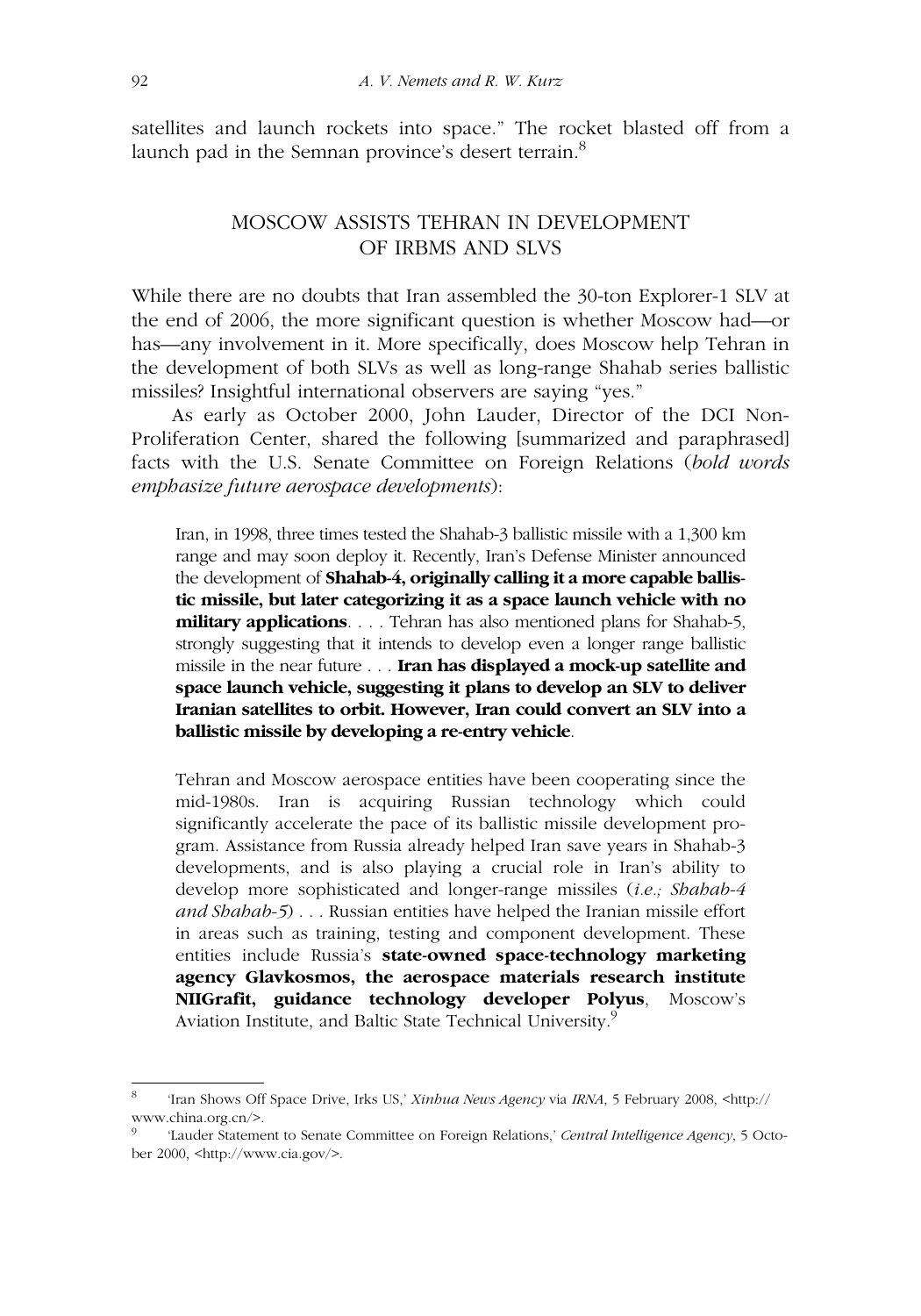It is easy to see from Lauder's testimony that Moscow was assisting Tehran both in long-range ballistic missile technology and in space technology from 1998–2000. Moreover, further estimations by authoritative experts on this account emerged in 2001. Two of them [summarized and paraphrased] follow:

Iranian president Khatami's visit to Russia on March 12–15 2001 resulted in expanded strategic cooperation in areas of weapon and nuclear and ballistic missiles technology. As a result, Tehran eventually may gain a nuclear-tipped ICBM. . . . Already before this trip, Moscow facilitated the sale to Tehran of technology that is used to manufacture Soviet-era SS-4 IRBM and helped Iran to develop its Shahab-3 ballistic missile with 1,200 km range. . . . Cooperation between Moscow and Tehran, including ballistic missile technology, increased after Putin became president of Russia in January 2000 and Moscow's renunciation of the 1995 Gore-Chernomyrdin agreement. Cooperation in long-range ballistic missiles area additionally intensified after Russian Defense Minister Igor Sergeev's visit to Iran in December 2000.<sup>10</sup>

The Shahab-4 ballistic missile has a range of 2,200 km and 2,890 km. Russia definitely helps Iran in Shahab-4 development. Clearly, Shahab-4 utilizes missile airframes or engines of the Soviet SS-4 IRBM (Intermediate Range Ballistic Missile).<sup>11</sup>

Moscow used to deny such accusations. For example, after Iran testfired the Shahab-3 missile on May 20, 2002, the U.S. raised concerns over Moscow's assistance to Tehran's nuclear missile program. However, Russian Foreign Minister Igor Ivanov rejected U.S. claims of Moscow's nuclear and missile assistance to Tehran as "groundless". Despite Russia's numerous official statements denying this assistance, Moscow media continued to include indications of Russian-Iranian cooperation in this field. For example, in October 2004, *Moscow News Daily* dared to claim that the "Iranian Shahab-3 missile and North Korean Nodong missile, from which Shahab-3 is partly derived, both employ Russian missile technology."<sup>12</sup>

For a long time, so-called "pacifiers," both in Moscow and in Washington, D.C., tried to prove that North Korea was the main foreign source of long-range ballistic missile technology for Iran, so that there would be no need to concentrate attention on Moscow's activity in this area. However,

<sup>10</sup> Ariel Cohen and James A. Phillips, 'Countering Russian-Iranian Military Cooperation,' *The Heritage Foundation*, 5 April 2001, <http://www.heritage.org/>.

<sup>11</sup> 'Shahab-4,' *FAS*, 30 May 2008, <http://www.fas.org/>.

<sup>12</sup> Charles R. Smith, 'New Missiles in Iran and Pakistan Raise Fear of Nuclear War,' *Newsmax.com*, 29 May 2002, <http://archive.newsmax.com/>. See also: 'Shahab-3,' *Misslethreat.com*, 14 October 2008, <http://www.missilethreat.com/>.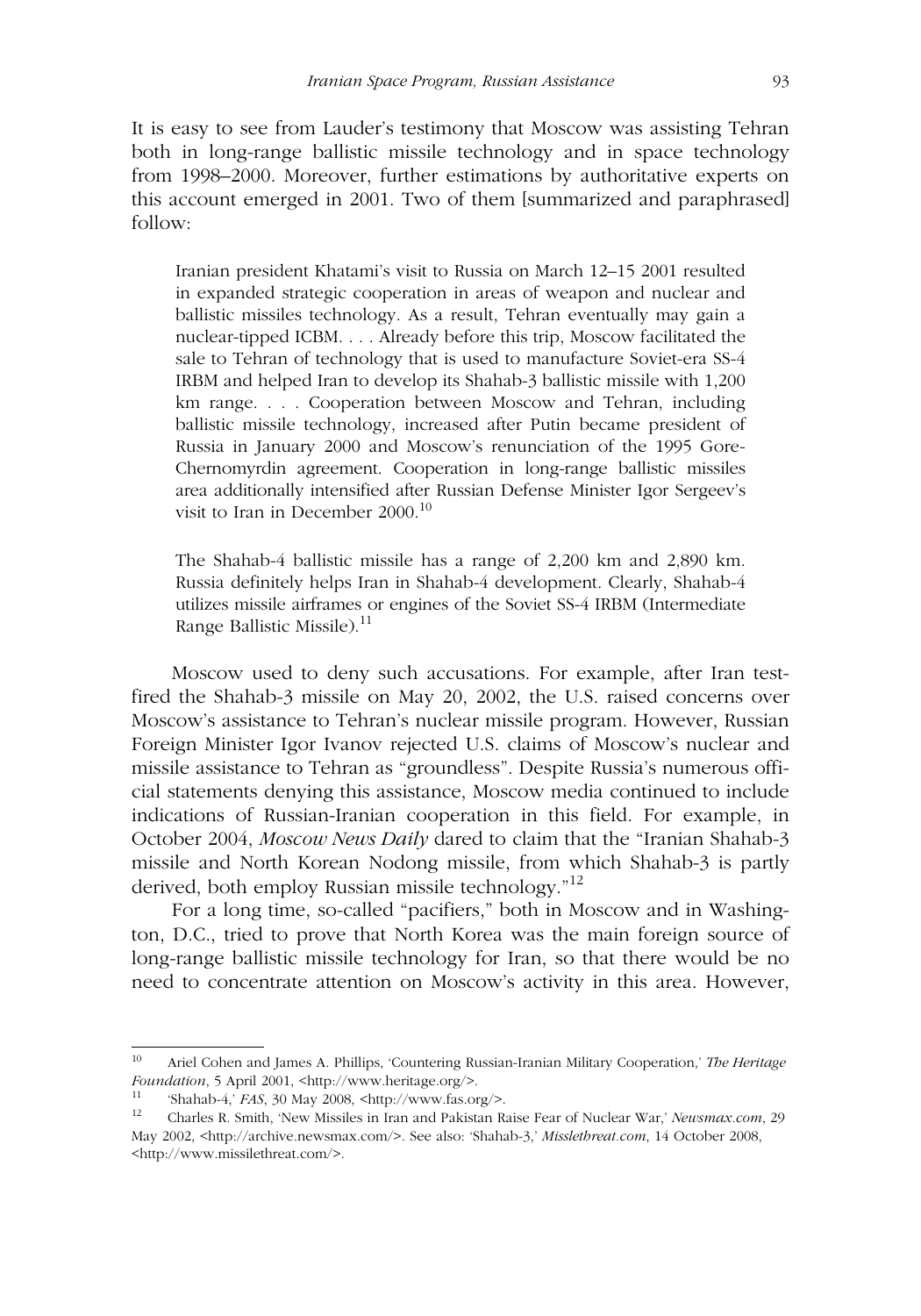mid-2005 analysis issued through the Axis Information and Analysis Center refutes such "constructions" [summarized and paraphrased]:

In 1993, Tehran stopped manufacturing "Scud" missiles with a comparatively small radius, based on technology received from North Korea, and started the creation of its own "Shahab" ballistic missile with a much greater radius, the main components of which are based on Russian technology. The flow of missile technology from Moscow to Tehran intensified after the visit of Russian Defense Minister Igor Sergeev to Iran in December 2000. (In 2001–2005) Russia was the main partner in Iranian armed forces' modernization program. . . . The Shahab-3 missile, with a range of up to 1,500 km, reportedly entered batch production in May 2002. Shahab-4, with a range of 2,000–2,200 km, entered final testing in 2000. And in 2001 Iranian missile developers received the order for the Shahab-5 missile, with a much greater range.

There are multiple, official Western reports on full-scale Russian assistance in all stages of the Iranian missile program. Under U.S. pressure, Russia has promised more than once to minimize its involvement. Nevertheless, **Western and Israeli sources claim that such statements are just empty promises**. Participation of Moscow in the Iranian missile program poses the greatest threat not only to Israel, but to Russia's traditional geopolitical opponent - United States of America.<sup>13</sup>

It is possible to list at least a dozen similar reports issued between 2005 and 2007 (e.g., the one issued in August 2006, directly after the  $2<sup>nd</sup>$  South Lebanon War, claiming "**Hundreds of Russian technicians also started helping the government of Iran to develop the Shahab-4 missile**, with a range of over 1,250 miles").<sup>14</sup> However, even without mentioning them in this assessment, it is sufficient simply to refer to the reaction of Western media and missile experts to Iran's aforementioned February 2008 Explorer-1 missile launch. The *British Daily Telegraph* reported just two days after this launch [summarized and paraphrased]:

Explorer-1 is, evidently, the SLV version of new Iranian ballistic missile Shahab-4 with a range of at least 2,000 km, tested in November 2007. Most of the missile technology was received from Russia, while some parts are from North Korea. The Russian side facilitated a multi-million [dollar] technology transfer agreement between Iran and North Korea in 2003.

<sup>13</sup> 'Russia and the Development of Iranian Missile Program,' *Axis Information and Analysis (AIA*), 7 June 2005, <http://www.axisglobe.com/>.

<sup>14</sup> Ion Mihai Pacepa, 'Russian Footprints: What Does Moscow Have to Do with the Recent War in Lebanon?' *National Review Online*, 24 August 2006, <http://article.nationalreview.com/>.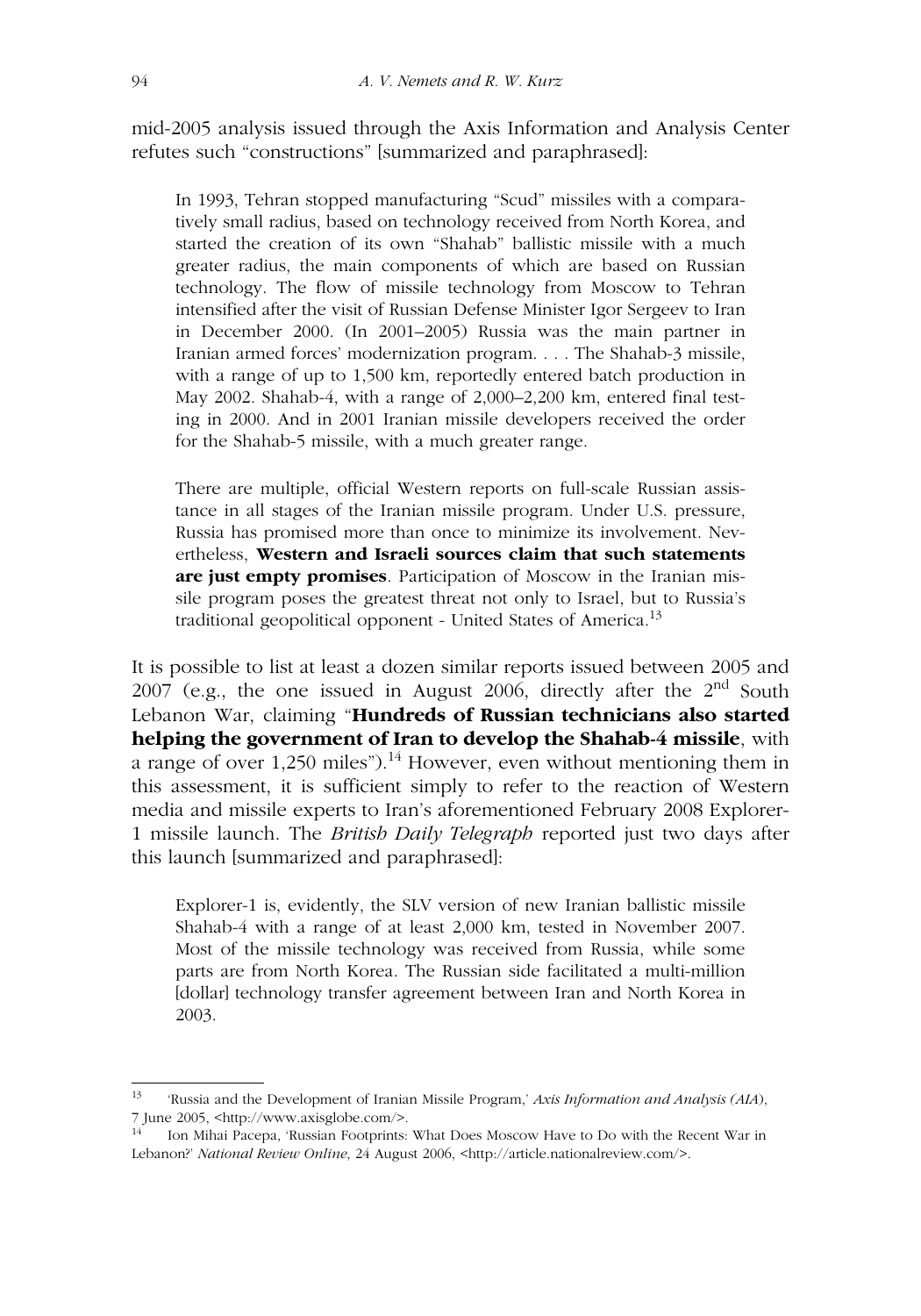Russia has exported to Iran production facilities and operation instructions so the Shahab-4 missile and its SLV modification could be manufactured in Iran, as well as liquid propellant to fuel the rockets. Russian specialists have also been sent to Iran to help develop the Shahab-5 missile with a range of  $3,500$  km and payload of 1.2 ton.<sup>15</sup>

Other reliable sources confirmed these facts, emphasizing that "Moscow is the main source of missile and SLV technology for Iran" and gave some additional technical details.<sup>16</sup>

### **CONCLUSIONS**

The chronology and references addressed in this paper suggest several possible, significant trends regarding Russian-Iranian cooperation. First, collaboration between these two countries in space technology and ballistic missiles began in 1992–93 and grew considerably more substantial in 2000– 2001, after Putin became president of Russia and concentrated his efforts on creating technology partnerships that would challenge Western interests in the Middle East and elsewhere. Russian Defense Minister Sergeev's December 2000 visit to Iran marks a key juncture in the level of cooperation between the two countries. Moscow's assistance to Tehran in space technology and ballistic missile development appears to have multiplied between 2001 and 2005, and expanded yet again in 2006–2007.

Second, multiple reports suggest that the share of Russian contributions to Iran's space technology achievements between 2001 and 2008 could be quite high—perhaps 90% or more. Russia's share of contributions to Iran's achievements in long-range ballistic missiles may be nearly the same.

Third, Iran's primary effort to develop its space technology sector is likely intended for military purposes. This obviously includes its development of reconnaissance and military telecom satellites, the technology to upgrade long-range missiles such as the Shahab-3 class, and the development of the more powerful Shahab-4 and Shahab-5 missiles. Russian-Iranian cooperation in this field, indeed, could lead to effective development of an Iranian ICBM.

Fourth, one must infer from the level of Moscow's assistance to Tehran in space technology and missile program development that a considerable number or Russian specialists in this field have worked directly within Iran. According to well-informed sources in the Iranian opposition, by mid-2006, the quantity of Russian specialists in Iran surpassed 30,000. These specialists

<sup>15</sup> Ariel Cohen, 'The Real World: Iran's Space Rocket Launch,' *The Heritage Foundation*, 9 February 2008, <http://www.heritage.org>.

<sup>16</sup> Found in archives under "mission launches," *Space.com*, February 2004, <http://www.space.com/>.